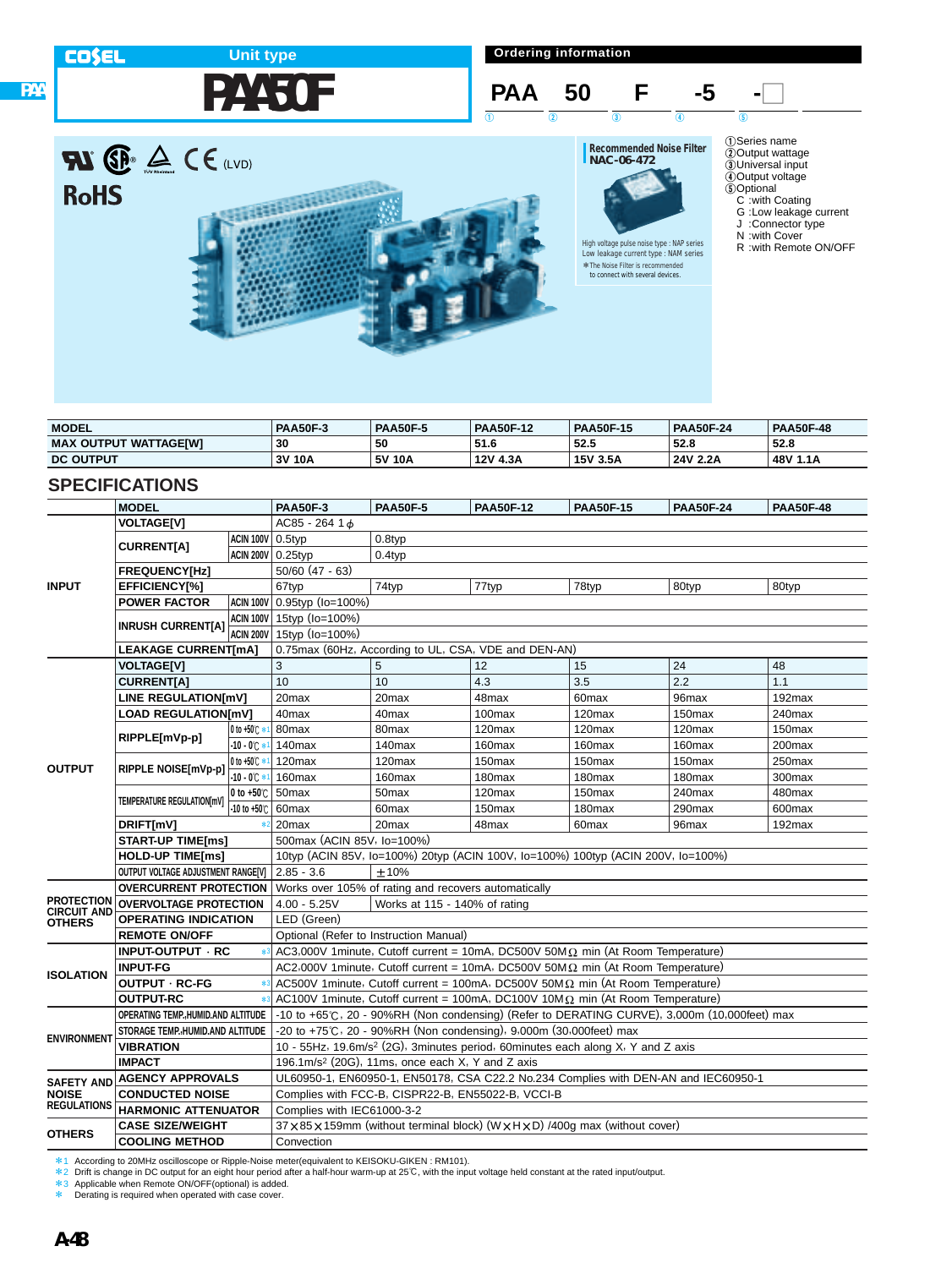# **PAA50F** | **CO\$EL**





### **Performance data**





### ■HARMOINC CURRENT (PAA50F-5) ■HARMONIC CURRENT (PAA50F-5)





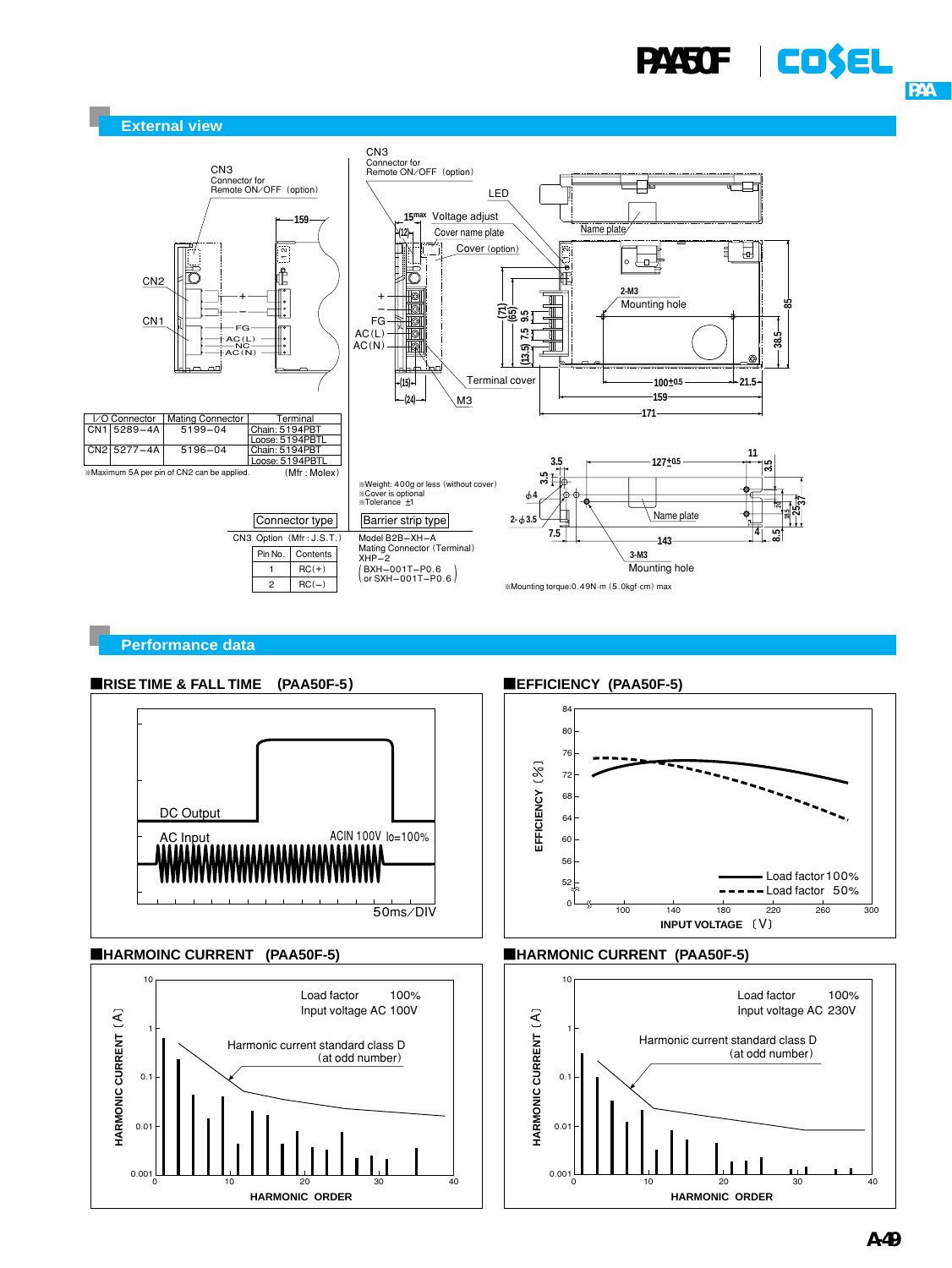### **Ordering information COSEL Unit type PAA75F PAA 75 F** -5 - $\begin{array}{ccc} 1 & 0 & 0 \end{array}$  (1)  $\begin{array}{ccc} 1 & 0 & 0 \end{array}$  (5) **RI P**  $\triangle$  C E (LVD) **Recommended Noise Filter NAC-06-472**



| <b>MODEL</b>                 | <b>PAA75F-3</b> | <b>PAA75F-5</b> | <b>PAA75F-12</b> | <b>PAA75F-15</b> | <b>PAA75F-24</b> | <b>PAA75F-48</b> |
|------------------------------|-----------------|-----------------|------------------|------------------|------------------|------------------|
| <b>MAX OUTPUT WATTAGEIWI</b> | 45              | 75              | 75.6             | 75               | 76.8             | 76.8             |
| <b>DC OUTPUT</b>             | 3V 15A          | 5V 15A          | 12V 6.3A         | <b>15V 5A</b>    | 24V 3.2A         | 48 V<br>1.6A     |

### **SPECIFICATIONS**

**PAA**

|                                         | <b>MODEL</b>                        |                         | <b>PAA75F-3</b>                                                                  | <b>PAA75F-5</b>                                                    | <b>PAA75F-12</b>   | <b>PAA75F-15</b>                                                                             | <b>PAA75F-24</b>   | <b>PAA75F-48</b>   |  |  |  |
|-----------------------------------------|-------------------------------------|-------------------------|----------------------------------------------------------------------------------|--------------------------------------------------------------------|--------------------|----------------------------------------------------------------------------------------------|--------------------|--------------------|--|--|--|
|                                         | <b>VOLTAGE[V]</b>                   |                         | $AC85 - 26416$                                                                   |                                                                    |                    |                                                                                              |                    |                    |  |  |  |
|                                         |                                     | <b>ACIN 100V</b> 0.7typ |                                                                                  | 1.2typ                                                             |                    |                                                                                              |                    |                    |  |  |  |
|                                         | <b>CURRENTIA1</b>                   | ACIN 200V 0.35typ       |                                                                                  | 0.6typ                                                             |                    |                                                                                              |                    |                    |  |  |  |
|                                         | <b>FREQUENCY[Hz]</b>                |                         | $50/60$ (47 - 63)                                                                |                                                                    |                    |                                                                                              |                    |                    |  |  |  |
| <b>INPUT</b>                            | EFFICIENCY[%]                       |                         | 67typ                                                                            | 74typ                                                              | 77typ              | 78typ                                                                                        | 80typ              | 80typ              |  |  |  |
|                                         | <b>POWER FACTOR</b>                 |                         | ACIN 100V 0.95typ (Io=100%)                                                      |                                                                    |                    |                                                                                              |                    |                    |  |  |  |
|                                         |                                     |                         | ACIN 100V 15typ (Io=100%)                                                        |                                                                    |                    |                                                                                              |                    |                    |  |  |  |
|                                         | <b>INRUSH CURRENT[A]</b>            |                         | ACIN 200V 15typ (Io=100%)                                                        |                                                                    |                    |                                                                                              |                    |                    |  |  |  |
|                                         | <b>LEAKAGE CURRENT[mA]</b>          |                         | 0.75max (60Hz, According to UL, CSA, VDE and DEN-AN)                             |                                                                    |                    |                                                                                              |                    |                    |  |  |  |
|                                         | <b>VOLTAGE[V]</b>                   |                         | 3                                                                                | 5                                                                  | 12                 | 15                                                                                           | 24                 | 48                 |  |  |  |
|                                         | <b>CURRENT[A]</b>                   |                         | 15                                                                               | 15                                                                 | 6.3                | 5                                                                                            | 3.2                | 1.6                |  |  |  |
|                                         | LINE REGULATION[mV]                 |                         | 20 <sub>max</sub>                                                                | 20 <sub>max</sub>                                                  | 48max              | 60max                                                                                        | 96max              | 192max             |  |  |  |
|                                         | <b>LOAD REGULATION[mV]</b>          |                         | 40max                                                                            | 40 <sub>max</sub>                                                  | 100max             | 120max                                                                                       | 150max             | 240max             |  |  |  |
|                                         | RIPPLE[mVp-p]                       | 0 to $+50^\circ$ :      | 80max                                                                            | 80 <sub>max</sub>                                                  | 120 <sub>max</sub> | 120max                                                                                       | 120 <sub>max</sub> | 150 <sub>max</sub> |  |  |  |
|                                         |                                     | $-10 - 0^{\circ}$       | 140max                                                                           | 140max                                                             | 160 <sub>max</sub> | 160max                                                                                       | 160max             | 200max             |  |  |  |
| <b>OUTPUT</b>                           | RIPPLE NOISE[mVp-p]                 | 0 to +50℃ *             | 120max                                                                           | 120 <sub>max</sub>                                                 | 150 <sub>max</sub> | 150 <sub>max</sub>                                                                           | 150 <sub>max</sub> | 250max             |  |  |  |
|                                         |                                     | $-10 - 0$ $\circ$       | 160max                                                                           | 160max                                                             | 180max             | 180 <sub>max</sub>                                                                           | 180 <sub>max</sub> | 300max             |  |  |  |
|                                         | TEMPERATURE REGULATION[mV]          | 0 to $+50^\circ$ C      | 50max                                                                            | 50 <sub>max</sub>                                                  | 120 <sub>max</sub> | 150 <sub>max</sub>                                                                           | 240max             | 480max             |  |  |  |
|                                         |                                     | -10 to +50℃             | 60 <sub>max</sub>                                                                | 60 <sub>max</sub>                                                  | 150 <sub>max</sub> | 180 <sub>max</sub>                                                                           | 290max             | 600max             |  |  |  |
|                                         | DRIFT[mV]                           | $*2$                    | 20max                                                                            | 20max                                                              | 48max              | 60 <sub>max</sub>                                                                            | 96max              | $192$ max          |  |  |  |
|                                         | <b>START-UP TIME[ms]</b>            |                         | 500max (ACIN 85V, Io=100%)                                                       |                                                                    |                    |                                                                                              |                    |                    |  |  |  |
|                                         | <b>HOLD-UP TIME[ms]</b>             |                         | 10typ (ACIN 85V, Io=100%) 20typ (ACIN 100V, Io=100%) 100typ (ACIN 200V, Io=100%) |                                                                    |                    |                                                                                              |                    |                    |  |  |  |
|                                         | OUTPUT VOLTAGE ADJUSTMENT RANGE[V]  |                         | $2.85 - 3.6$                                                                     | ±10%                                                               |                    |                                                                                              |                    |                    |  |  |  |
|                                         | <b>OVERCURRENT PROTECTION</b>       |                         |                                                                                  | Works over 105% of rating and recovers automatically               |                    |                                                                                              |                    |                    |  |  |  |
| <b>PROTECTION</b><br><b>CIRCUIT AND</b> | <b>OVERVOLTAGE PROTECTION</b>       |                         | $4.00 - 5.25V$                                                                   | Works at 115 - 140% of rating                                      |                    |                                                                                              |                    |                    |  |  |  |
| <b>OTHERS</b>                           | <b>OPERATING INDICATION</b>         |                         | LED (Green)                                                                      |                                                                    |                    |                                                                                              |                    |                    |  |  |  |
|                                         | <b>REMOTE ON/OFF</b>                |                         |                                                                                  | Optional (Refer to Instruction Manual)                             |                    |                                                                                              |                    |                    |  |  |  |
|                                         | INPUT-OUTPUT · RC                   |                         |                                                                                  |                                                                    |                    | AC3,000V 1minute, Cutoff current = 10mA, DC500V 50M $\Omega$ min (At Room Temperature)       |                    |                    |  |  |  |
| <b>ISOLATION</b>                        | <b>INPUT-FG</b>                     |                         |                                                                                  |                                                                    |                    | AC2,000V 1minute, Cutoff current = 10mA, DC500V 50M $\Omega$ min (At Room Temperature)       |                    |                    |  |  |  |
|                                         | OUTPUT · RC-FG                      |                         |                                                                                  |                                                                    |                    | AC500V 1minute, Cutoff current = 100mA, DC500V 50M $\Omega$ min (At Room Temperature)        |                    |                    |  |  |  |
|                                         | <b>OUTPUT-RC</b>                    |                         |                                                                                  |                                                                    |                    | AC100V 1minute, Cutoff current = 100mA, DC100V 10M $\Omega$ min (At Room Temperature)        |                    |                    |  |  |  |
|                                         | OPERATING TEMP., HUMID.AND ALTITUDE |                         |                                                                                  |                                                                    |                    | -10 to +65°C, 20 - 90%RH (Non condensing) (Refer to DERATING CURVE), 3,000m (10,000feet) max |                    |                    |  |  |  |
| <b>ENVIRONMENT</b>                      | STORAGE TEMP., HUMID.AND ALTITUDE   |                         |                                                                                  | -20 to +75°C, 20 - 90%RH (Non condensing), 9,000m (30,000feet) max |                    |                                                                                              |                    |                    |  |  |  |
|                                         | <b>VIBRATION</b>                    |                         |                                                                                  |                                                                    |                    | 10 - 55Hz, 19.6m/s <sup>2</sup> (2G), 3minutes period, 60minutes each along X, Y and Z axis  |                    |                    |  |  |  |
|                                         | <b>IMPACT</b>                       |                         |                                                                                  | 196.1m/s <sup>2</sup> (20G), 11ms, once each X, Y and Z axis       |                    |                                                                                              |                    |                    |  |  |  |
|                                         | SAFETY AND AGENCY APPROVALS         |                         |                                                                                  |                                                                    |                    | UL60950-1, EN60950-1, EN50178, CSA C22.2 No.234 Complies with DEN-AN and IEC60950-1          |                    |                    |  |  |  |
| <b>NOISE</b><br><b>REGULATIONS</b>      | <b>CONDUCTED NOISE</b>              |                         |                                                                                  | Complies with FCC-B, CISPR22-B, EN55022-B, VCCI-B                  |                    |                                                                                              |                    |                    |  |  |  |
|                                         | <b>HARMONIC ATTENUATOR</b>          |                         | Complies with IEC61000-3-2                                                       |                                                                    |                    |                                                                                              |                    |                    |  |  |  |
| <b>OTHERS</b>                           | <b>CASE SIZE/WEIGHT</b>             |                         |                                                                                  |                                                                    |                    | 42 x 93 x 175mm (without terminal block) (W x H x D) /550g max (without cover)               |                    |                    |  |  |  |
|                                         | <b>COOLING METHOD</b>               |                         | Convection                                                                       |                                                                    |                    |                                                                                              |                    |                    |  |  |  |

水1 According to 20MHz oscilloscope or Ripple-Noise meter(equivalent to KEISOKU-GIKEN : RM101).<br>\*2 Drift is change in DC output for an eight hour period after a half-hour warm-up at 25℃, with the input voltage held consta

\* Derating is required when operated with case cover.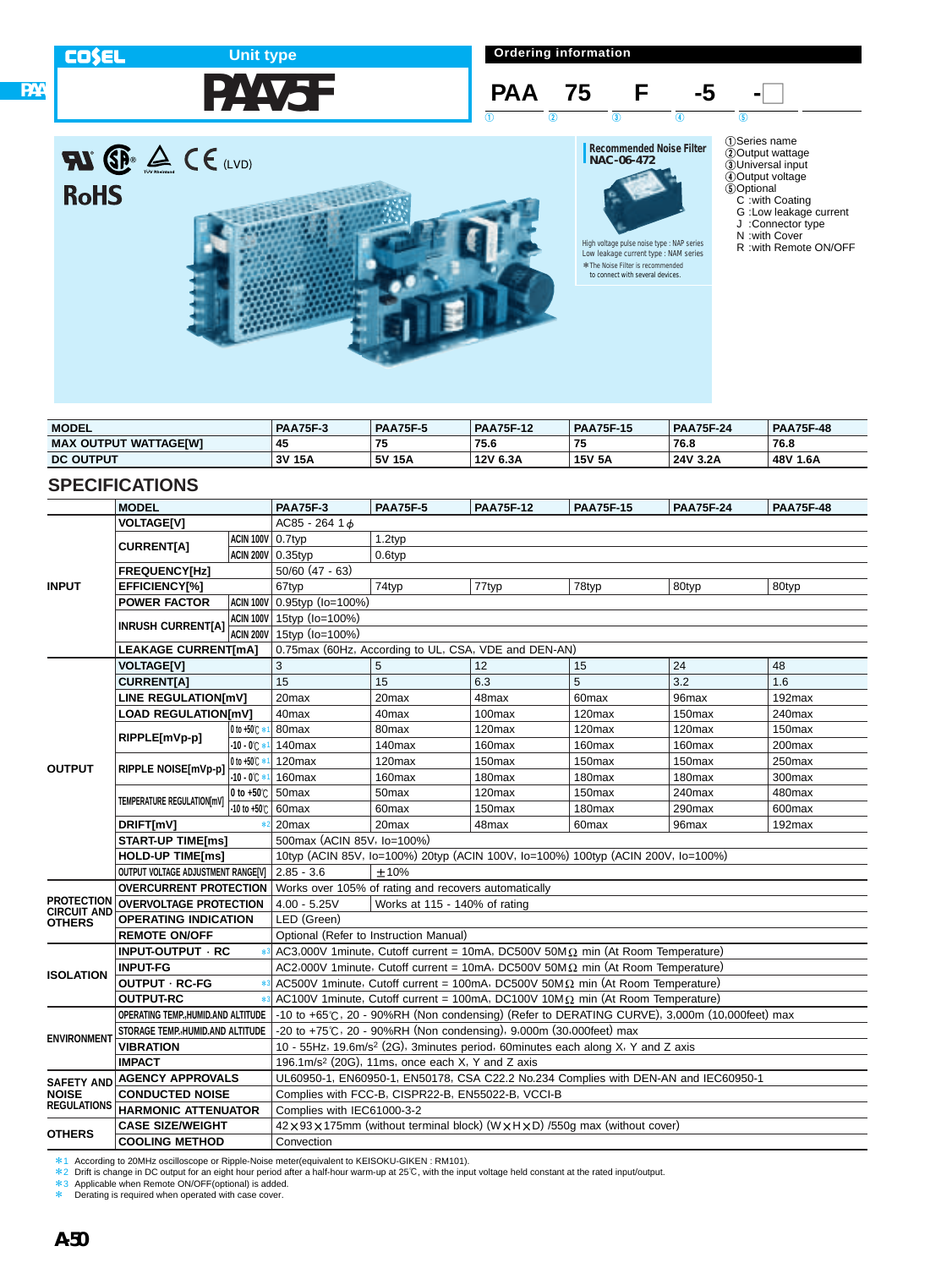# **PAA75F** | **CD\$EL**





### **Performance data**





### **EHARMOINC CURRENT (PAA75F-5)**



**EFFICIENCY (PAA75F-5)** 





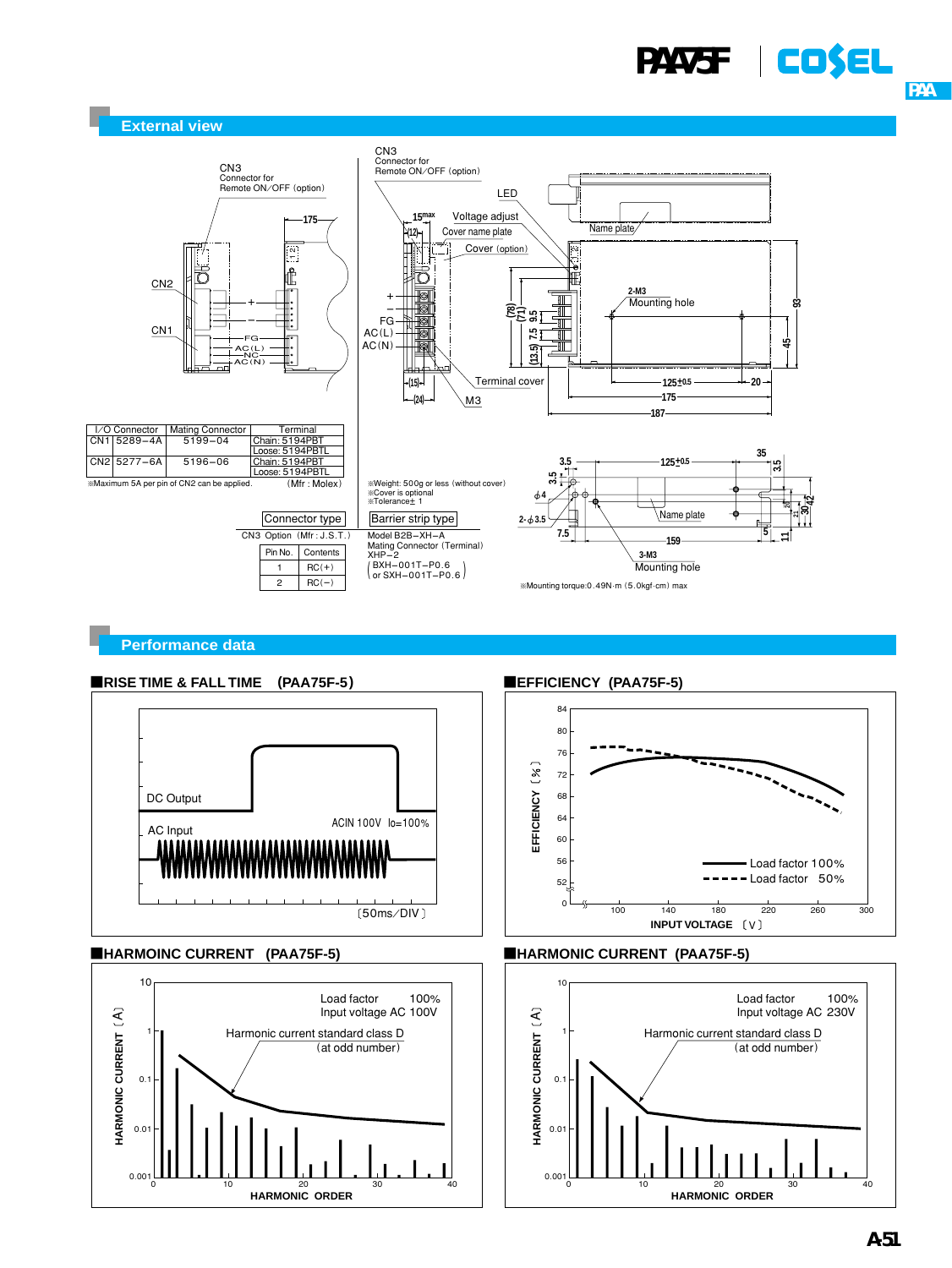**RoHS** 

**PAA**

## **PAA100F Unit type**

**Ordering information**

### **PAA 100 F** -5 - $\begin{array}{ccc} 1 & 0 & 0 \end{array}$  (1)  $\begin{array}{ccc} 1 & 0 & 0 \end{array}$  (5)

High voltage pulse noise type : NAP series Low leakage current type : NAM series \*The Noise Filter is recommended \*to connect with several devices.



- 1Series name 2Output wattage 3Universal input 4Output voltage 5Optional C :with Coating G :Low leakage current
	-
- N :with Cover
- R :with Remote ON/OFF



| <b>MODEL</b>                 | <b>PAA100F-3</b> | <b>PAA100F-5</b> | <b>PAA100F-12</b> | <b>PAA100F-15</b> | <b>PAA100F-24</b> | <b>PAA100F-48</b> |
|------------------------------|------------------|------------------|-------------------|-------------------|-------------------|-------------------|
| <b>MAX OUTPUT WATTAGEIWI</b> | 60               | 100              | 102               | 105               | 108               | 100.8             |
| <b>DC OUTPUT</b>             | 3V 20A           | 5V 20A           | 12V 8.5A          | <b>15V 7A</b>     | 24V 4.5A          | 48V 2.1A          |

### **SPECIFICATIONS**

|                                    | <b>MODEL</b>                                    |                         | <b>PAA100F-3</b>                                     | <b>PAA100F-5</b>                                                             | <b>PAA100F-12</b>  | <b>PAA100F-15</b>                                                                            | <b>PAA100F-24</b>  | PAA100F-48 |  |  |  |
|------------------------------------|-------------------------------------------------|-------------------------|------------------------------------------------------|------------------------------------------------------------------------------|--------------------|----------------------------------------------------------------------------------------------|--------------------|------------|--|--|--|
|                                    | <b>VOLTAGE[V]</b>                               |                         | AC85 - 264 1 $\phi$ or DC120 - 340                   |                                                                              |                    |                                                                                              |                    |            |  |  |  |
|                                    |                                                 | <b>ACIN 100V</b> 0.9typ |                                                      | 1.4typ                                                                       |                    |                                                                                              |                    |            |  |  |  |
|                                    | <b>CURRENT[A]</b>                               |                         | <b>ACIN 200V 0.45typ</b>                             | 0.7typ                                                                       |                    |                                                                                              |                    |            |  |  |  |
|                                    | <b>FREQUENCY[Hz]</b>                            |                         | $50/60$ (47 - 63)                                    |                                                                              |                    |                                                                                              |                    |            |  |  |  |
|                                    | <b>EFFICIENCY[%]</b>                            |                         | 65typ                                                | 74typ                                                                        | 76typ              | 77typ                                                                                        | 79typ              | 79typ      |  |  |  |
| <b>INPUT</b>                       |                                                 |                         | ACIN 100V 0.99typ (Io=100%)                          |                                                                              |                    |                                                                                              |                    |            |  |  |  |
|                                    | <b>POWER FACTOR</b>                             |                         | ACIN 200V 0.95typ (Io=100%)                          |                                                                              |                    |                                                                                              |                    |            |  |  |  |
|                                    |                                                 |                         | ACIN 100V 20typ (Io=100%) (At cold start)            |                                                                              |                    |                                                                                              |                    |            |  |  |  |
|                                    | <b>INRUSH CURRENT[A]</b>                        |                         | ACIN 200V $ 40$ typ ( $Io=100%$ ) (At cold start)    |                                                                              |                    |                                                                                              |                    |            |  |  |  |
|                                    | <b>LEAKAGE CURRENT[mA]</b>                      |                         | 0.75max (60Hz, According to UL, CSA, VDE and DEN-AN) |                                                                              |                    |                                                                                              |                    |            |  |  |  |
|                                    | <b>VOLTAGE[V]</b>                               |                         | 3                                                    | 5                                                                            | 12                 | 15                                                                                           | 24                 | 48         |  |  |  |
|                                    | <b>CURRENT[A]</b>                               |                         | 20                                                   | 20                                                                           | 8.5                | $\overline{7}$                                                                               | 4.5                | 2.1        |  |  |  |
|                                    | <b>LINE REGULATION[mV]</b>                      |                         | 20 <sub>max</sub>                                    | 20max                                                                        | 48max              | 60 <sub>max</sub>                                                                            | 96max              | 192max     |  |  |  |
|                                    | <b>LOAD REGULATION[mV]</b>                      |                         | 40max                                                | 40max                                                                        | 100max             | 120max                                                                                       | 150 <sub>max</sub> | 240max     |  |  |  |
|                                    |                                                 | 0 to $+50^\circ$ :      | 80max                                                | 80 <sub>max</sub>                                                            | 120 <sub>max</sub> | 120max                                                                                       | 120 <sub>max</sub> | 150max     |  |  |  |
|                                    | RIPPLE[mVp-p]                                   | $-10 - 0$ $\circ$       | 140max                                               | 140max                                                                       | 160max             | 160max                                                                                       | 160max             | 200max     |  |  |  |
| <b>OUTPUT</b>                      | RIPPLE NOISE[mVp-p]                             | $0$ to +50°C $*$ 1      | 120max                                               | 120 <sub>max</sub>                                                           | 150 <sub>max</sub> | 150 <sub>max</sub>                                                                           | 150 <sub>max</sub> | 400max     |  |  |  |
|                                    |                                                 | $-10 - 0$ $+$           | 160 <sub>max</sub>                                   | 160 <sub>max</sub>                                                           | 180 <sub>max</sub> | 180max                                                                                       | 180 <sub>max</sub> | 600max     |  |  |  |
|                                    | TEMPERATURE REGULATION[mV]                      | 0 to $+50^\circ$ C      | 50 <sub>max</sub>                                    | 50 <sub>max</sub>                                                            | 120 <sub>max</sub> | 150max                                                                                       | 240max             | 480max     |  |  |  |
|                                    |                                                 | -10 to +50℃             | 60max                                                | 60 <sub>max</sub>                                                            | 150max             | 180max                                                                                       | 290max             | 600max     |  |  |  |
|                                    | DRIFT[mV]                                       |                         | 20 <sub>max</sub>                                    | 20max                                                                        | 48max              | 60 <sub>max</sub>                                                                            | 96max              | 192max     |  |  |  |
|                                    | <b>START-UP TIME[ms]</b>                        |                         | 500max (ACIN 85V, lo=100%)                           |                                                                              |                    |                                                                                              |                    |            |  |  |  |
|                                    | <b>HOLD-UP TIME[ms]</b>                         |                         | 20typ (Io=100%)                                      |                                                                              |                    |                                                                                              |                    |            |  |  |  |
|                                    | OUTPUT VOLTAGE ADJUSTMENT RANGE[V]   2.85 - 3.6 |                         | ±10%                                                 |                                                                              |                    |                                                                                              |                    |            |  |  |  |
|                                    | <b>OVERCURRENT PROTECTION</b>                   |                         |                                                      | Works over 105% of rating and recovers automatically                         |                    |                                                                                              |                    |            |  |  |  |
| <b>PROTECTION</b>                  | <b>OVERVOLTAGE PROTECTION</b>                   |                         | $4.00 - 5.25V$                                       | Works at 115 - 140% of rating                                                |                    |                                                                                              |                    |            |  |  |  |
|                                    | <b>CIRCUIT AND OPERATING INDICATION</b>         |                         | LED (Green)                                          |                                                                              |                    |                                                                                              |                    |            |  |  |  |
| <b>OTHERS</b>                      | <b>REMOTE SENSING</b>                           |                         | Provided                                             |                                                                              |                    |                                                                                              |                    |            |  |  |  |
|                                    | <b>REMOTE ON/OFF</b>                            |                         |                                                      | Optional (Refer to Instruction Manual)                                       |                    |                                                                                              |                    |            |  |  |  |
|                                    | INPUT-OUTPUT · RC                               |                         |                                                      |                                                                              |                    | AC3,000V 1minute, Cutoff current = 10mA, DC500V 50M $\Omega$ min (At Room Temperature)       |                    |            |  |  |  |
| <b>ISOLATION</b>                   | <b>INPUT-FG</b>                                 |                         |                                                      |                                                                              |                    | AC2,000V 1minute, Cutoff current = 10mA, DC500V 50M $\Omega$ min (At Room Temperature)       |                    |            |  |  |  |
|                                    | OUTPUT · RC-FG                                  |                         |                                                      |                                                                              |                    | AC500V 1minute, Cutoff current = 100mA, DC500V 50M $\Omega$ min (At Room Temperature)        |                    |            |  |  |  |
|                                    | <b>OUTPUT-RC</b>                                |                         |                                                      |                                                                              |                    | AC100V 1minute, Cutoff current = 100mA, DC100V 10M $\Omega$ min (At Room Temperature)        |                    |            |  |  |  |
|                                    | OPERATING TEMP., HUMID.AND ALTITUDE             |                         |                                                      |                                                                              |                    | -10 to +65°C, 20 - 90%RH (Non condensing) (Refer to DERATING CURVE), 3,000m (10,000feet) max |                    |            |  |  |  |
| <b>ENVIRONMENT</b>                 | STORAGE TEMP. HUMID.AND ALTITUDE                |                         |                                                      | -20 to +75 $\degree$ C, 20 - 90%RH (Non condensing), 9,000m (30,000feet) max |                    |                                                                                              |                    |            |  |  |  |
|                                    | <b>VIBRATION</b>                                |                         |                                                      |                                                                              |                    | 10 - 55Hz, 19.6m/s <sup>2</sup> (2G), 3minutes period, 60minutes each along X, Y and Z axis  |                    |            |  |  |  |
|                                    | <b>IMPACT</b>                                   |                         |                                                      | 196.1m/s <sup>2</sup> (20G), 11ms, once each $X$ , Y and Z axis              |                    |                                                                                              |                    |            |  |  |  |
| <b>SAFETY AND</b>                  | <b>AGENCY APPROVALS</b>                         |                         |                                                      |                                                                              |                    | UL60950-1, EN60950-1, EN50178, CSA C22.2 No.234 Complies with DEN-AN and IEC60950-1          |                    |            |  |  |  |
| <b>NOISE</b><br><b>REGULATIONS</b> | <b>CONDUCTED NOISE</b>                          |                         |                                                      | Complies with FCC-B, CISPR22-B, EN55022-B, VCCI-B                            |                    |                                                                                              |                    |            |  |  |  |
|                                    | <b>HARMONIC ATTENUATOR</b>                      |                         | Complies with IEC61000-3-2                           |                                                                              |                    |                                                                                              |                    |            |  |  |  |
| <b>OTHERS</b>                      | <b>CASE SIZE/WEIGHT</b>                         |                         |                                                      |                                                                              |                    | 50 x 93 x 189mm (without terminal block) (W x H x D) /700q max (without cover)               |                    |            |  |  |  |
|                                    | <b>COOLING METHOD</b>                           |                         | Convection                                           |                                                                              |                    |                                                                                              |                    |            |  |  |  |

水1 According to 20MHz oscilloscope or Ripple-Noise meter(equivalent to KEISOKU-GIKEN : RM101).<br>\*2 Drift is change in DC output for an eight hour period after a half-hour warm-up at 25℃, with the input voltage held consta

\* Derating is required when operated with cover.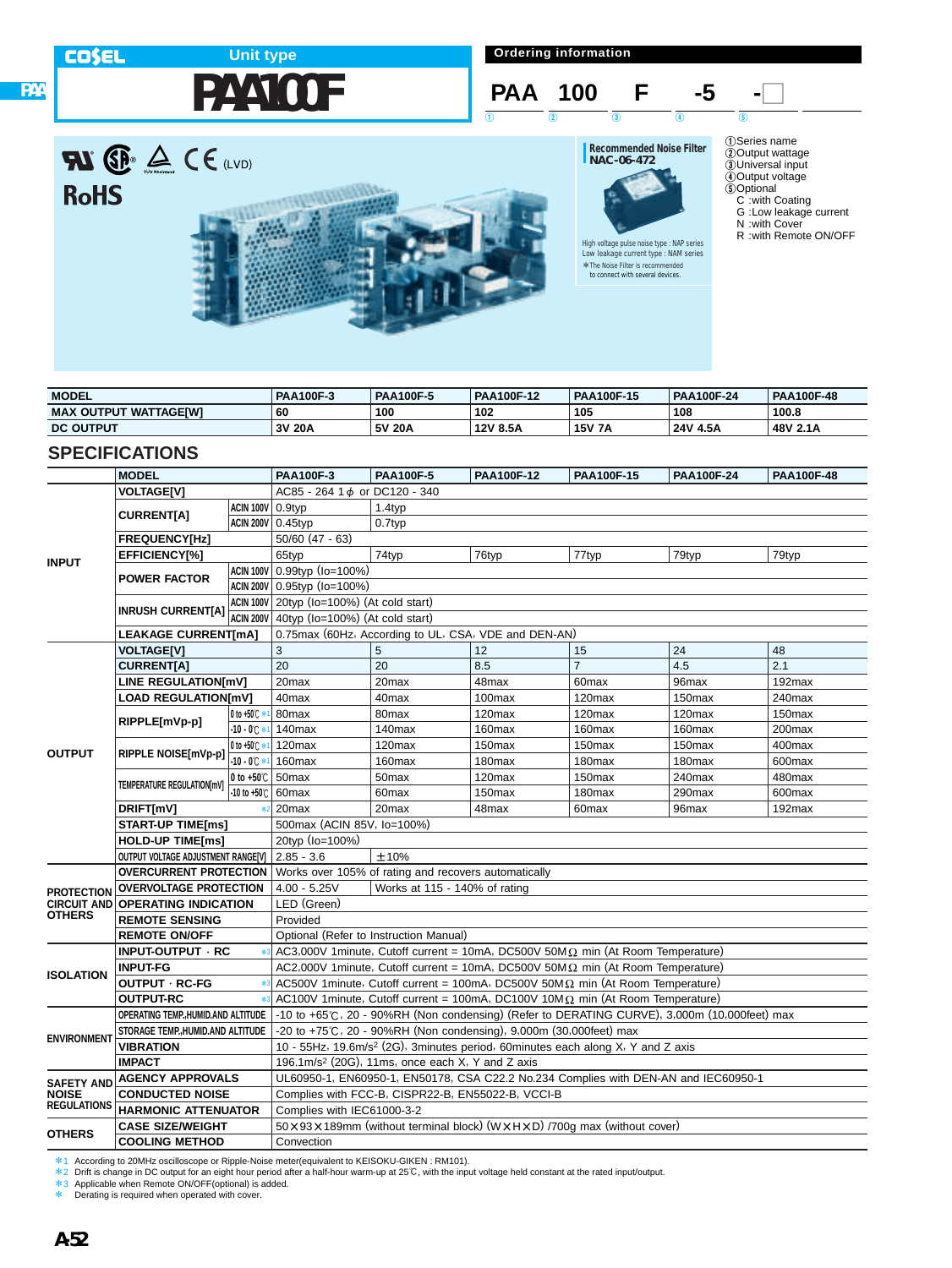

**Performance data**

### ¡**RISE TIME & FALL TIME (PAA100F-5)**



### ¡**HARMOINC CURRENT (PAA100F-5)**



**EFFICIENCY (PAA100F-5)** 





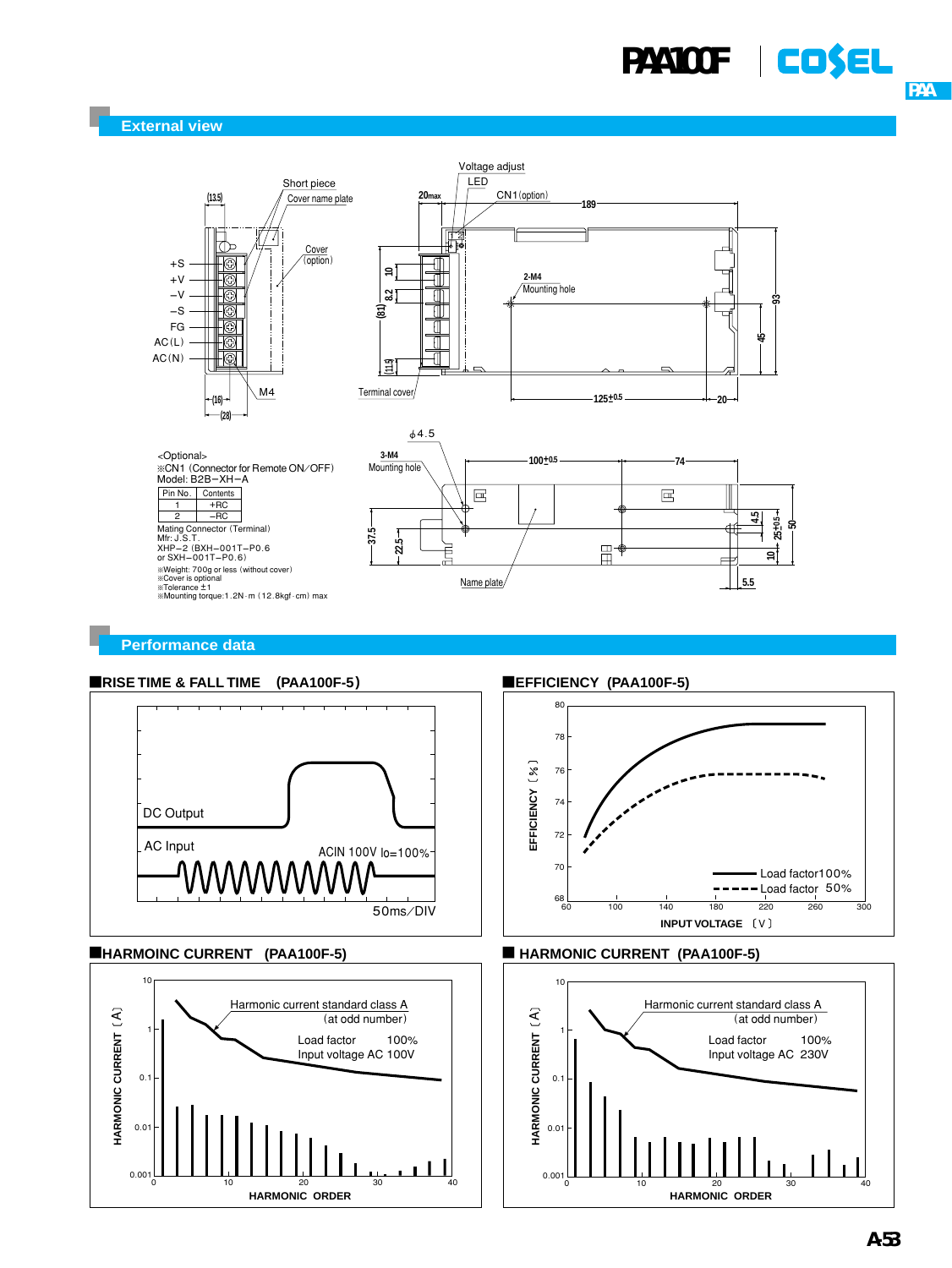**PAA**

## **PAA150F Unit type**

**Ordering information**



# **RI P**  $\triangle$  C E (LVD) **RoHS**



# **Recommended Noise Filter NAC-06-472**

High voltage pulse noise type : NAP series Low leakage current type : NAM series \*The Noise Filter is recommended \*to connect with several devices.



- N :with Cover
- R :with Remote ON/OFF

| <b>MODEL</b>                 | <b>PAA150F-3</b> | <b>PAA150F-5</b> | <b>PAA150F-12</b> | <b>PAA150F-15</b> | <b>PAA150F-24</b> | <b>PAA150F-48</b> |
|------------------------------|------------------|------------------|-------------------|-------------------|-------------------|-------------------|
| <b>MAX OUTPUT WATTAGEIWI</b> | 90               | 150              | 156               | 150               | 156               | 158.4             |
| <b>DC OUTPUT</b>             | 3V 30A           | 5V 30A           | 12V 13A           | <b>15V 10A</b>    | 24V 6.5A          | 48V 3.3A          |

### **SPECIFICATIONS**

|                                    | <b>MODEL</b>                                                                       |                         | <b>PAA150F-3</b>                                     | <b>PAA150F-5</b>                                                             | PAA150F-12         | <b>PAA150F-15</b>                                                                            | PAA150F-24         | PAA150F-48 |  |  |
|------------------------------------|------------------------------------------------------------------------------------|-------------------------|------------------------------------------------------|------------------------------------------------------------------------------|--------------------|----------------------------------------------------------------------------------------------|--------------------|------------|--|--|
|                                    | <b>VOLTAGE[V]</b>                                                                  |                         | AC85 - 264 1 d or DC120 - 340                        |                                                                              |                    |                                                                                              |                    |            |  |  |
|                                    |                                                                                    | ACIN 100V 1.4typ        |                                                      | 2.0typ                                                                       |                    |                                                                                              |                    |            |  |  |
|                                    | <b>CURRENT[A]</b>                                                                  | <b>ACIN 200V 0.7typ</b> |                                                      | 1.0typ                                                                       |                    |                                                                                              |                    |            |  |  |
|                                    | <b>FREQUENCY[Hz]</b>                                                               |                         | $50/60$ (47 - 63)                                    |                                                                              |                    |                                                                                              |                    |            |  |  |
|                                    | <b>EFFICIENCY[%]</b>                                                               |                         | 67typ                                                | 75typ                                                                        | 78typ              | 80typ                                                                                        | 81typ              | 81typ      |  |  |
| <b>INPUT</b>                       |                                                                                    |                         | ACIN 100V 0.99typ (Io=100%)                          |                                                                              |                    |                                                                                              |                    |            |  |  |
|                                    | <b>POWER FACTOR</b>                                                                |                         | ACIN 200V 0.95typ (Io=100%)                          |                                                                              |                    |                                                                                              |                    |            |  |  |
|                                    |                                                                                    |                         | ACIN 100V 20typ (Io=100%) (At cold start)            |                                                                              |                    |                                                                                              |                    |            |  |  |
|                                    | <b>INRUSH CURRENT[A]</b>                                                           |                         | ACIN 200V $ 40$ typ ( $Io=100%$ ) (At cold start)    |                                                                              |                    |                                                                                              |                    |            |  |  |
|                                    | <b>LEAKAGE CURRENT[mA]</b>                                                         |                         | 0.75max (60Hz, According to UL, CSA, VDE and DEN-AN) |                                                                              |                    |                                                                                              |                    |            |  |  |
|                                    | <b>VOLTAGE[V]</b>                                                                  |                         | 3                                                    | 5                                                                            | 12                 | 15                                                                                           | 24                 | 48         |  |  |
|                                    | <b>CURRENT[A]</b>                                                                  |                         | 30                                                   | 30                                                                           | 13                 | 10                                                                                           | 6.5                | 3.3        |  |  |
|                                    | <b>LINE REGULATION[mV]</b>                                                         |                         | 20max                                                | 20max                                                                        | 48max              | 60max                                                                                        | 96max              | 192max     |  |  |
|                                    | <b>LOAD REGULATIONIMVI</b>                                                         |                         | 40max                                                | 40max                                                                        | $100$ max          | 120max                                                                                       | 150 <sub>max</sub> | 240max     |  |  |
|                                    |                                                                                    | 0 to +50℃ *             | 80max                                                | 80 <sub>max</sub>                                                            | 120 <sub>max</sub> | 120 <sub>max</sub>                                                                           | 120 <sub>max</sub> | 150max     |  |  |
|                                    | RIPPLE[mVp-p]                                                                      | $-10 - 0^{\circ}$       | 140max                                               | 140 <sub>max</sub>                                                           | 160max             | 160max                                                                                       | 160max             | 200max     |  |  |
|                                    |                                                                                    | 0 to +50℃ *             | 120max                                               | 120 <sub>max</sub>                                                           | 150 <sub>max</sub> | 150max                                                                                       | 150 <sub>max</sub> | 400max     |  |  |
| <b>OUTPUT</b>                      | RIPPLE NOISE[mVp-p]                                                                | $-10 - 0$ $\circ$       | 160 <sub>max</sub>                                   | 160 <sub>max</sub>                                                           | 180max             | 180max                                                                                       | 180max             | 600max     |  |  |
|                                    |                                                                                    | 0 to $+50^\circ$ C      | 50 <sub>max</sub>                                    | 50 <sub>max</sub>                                                            | 120max             | 150max                                                                                       | 240max             | 480max     |  |  |
|                                    | TEMPERATURE REGULATION[mV]                                                         | -10 to +50℃             | 60max                                                | 60 <sub>max</sub>                                                            | 150 <sub>max</sub> | 180max                                                                                       | 290max             | 600max     |  |  |
|                                    | DRIFT[mV]                                                                          | 火2                      | 20max                                                | 20max                                                                        | 48max              | 60 <sub>max</sub>                                                                            | 96 <sub>max</sub>  | 192max     |  |  |
|                                    | <b>START-UP TIME[ms]</b>                                                           |                         | 500max (ACIN 85V, Io=100%)                           |                                                                              |                    |                                                                                              |                    |            |  |  |
|                                    | <b>HOLD-UP TIME[ms]</b>                                                            |                         | 20typ (lo=100%)                                      |                                                                              |                    |                                                                                              |                    |            |  |  |
|                                    | OUTPUT VOLTAGE ADJUSTMENT RANGE[V]   2.85 - 3.6                                    |                         | ±10%                                                 |                                                                              |                    |                                                                                              |                    |            |  |  |
|                                    | <b>OVERCURRENT PROTECTION</b> Works over 105% of rating and recovers automatically |                         |                                                      |                                                                              |                    |                                                                                              |                    |            |  |  |
| <b>PROTECTION</b>                  | <b>OVERVOLTAGE PROTECTION</b>                                                      |                         | $4.00 - 5.25V$                                       | Works at 115 - 140% of rating                                                |                    |                                                                                              |                    |            |  |  |
|                                    | <b>CIRCUIT AND OPERATING INDICATION</b>                                            |                         | LED (Green)                                          |                                                                              |                    |                                                                                              |                    |            |  |  |
| <b>OTHERS</b>                      | <b>REMOTE SENSING</b>                                                              |                         | Provided                                             |                                                                              |                    |                                                                                              |                    |            |  |  |
|                                    | <b>REMOTE ON/OFF</b>                                                               |                         |                                                      | Optional (Refer to Instruction Manual)                                       |                    |                                                                                              |                    |            |  |  |
|                                    | INPUT-OUTPUT · RC                                                                  |                         |                                                      |                                                                              |                    | AC3,000V 1minute, Cutoff current = 10mA, DC500V 50M $\Omega$ min (At Room Temperature)       |                    |            |  |  |
| <b>ISOLATION</b>                   | <b>INPUT-FG</b>                                                                    |                         |                                                      |                                                                              |                    | AC2,000V 1minute, Cutoff current = 10mA, DC500V 50M $\Omega$ min (At Room Temperature)       |                    |            |  |  |
|                                    | <b>OUTPUT · RC-FG</b>                                                              | $*3$                    |                                                      |                                                                              |                    | AC500V 1 minute, Cutoff current = 100mA, DC500V 50M $\Omega$ min (At Room Temperature)       |                    |            |  |  |
|                                    | <b>OUTPUT-RC</b>                                                                   |                         |                                                      |                                                                              |                    | AC100V 1minute, Cutoff current = 100mA, DC100V 10M $\Omega$ min (At Room Temperature)        |                    |            |  |  |
|                                    | OPERATING TEMP., HUMID.AND ALTITUDE                                                |                         |                                                      |                                                                              |                    | -10 to +65°C, 10 - 90%RH (Non condensing) (Refer to DERATING CURVE), 3,000m (10,000feet) max |                    |            |  |  |
| <b>ENVIRONMENT</b>                 | STORAGE TEMP., HUMID. AND ALTITUDE                                                 |                         |                                                      | -20 to +75 $\degree$ C, 10 - 90%RH (Non condensing), 9,000m (30,000feet) max |                    |                                                                                              |                    |            |  |  |
|                                    | <b>VIBRATION</b>                                                                   |                         |                                                      |                                                                              |                    | 10 - 55Hz, 19.6m/s <sup>2</sup> (2G), 3minutes period, 60minutes each along X, Y and Z axis  |                    |            |  |  |
|                                    | <b>IMPACT</b>                                                                      |                         |                                                      | 196.1m/s <sup>2</sup> (20G), 11ms, once each $X$ , Y and Z axis              |                    |                                                                                              |                    |            |  |  |
| <b>SAFETY AND</b>                  | <b>AGENCY APPROVALS</b>                                                            |                         |                                                      |                                                                              |                    | UL60950-1, EN60950-1, EN50178, CSA C22.2 No.234 Complies with DEN-AN and IEC60950-1          |                    |            |  |  |
| <b>NOISE</b><br><b>REGULATIONS</b> | <b>CONDUCTED NOISE</b>                                                             |                         |                                                      | Complies with FCC-B, CISPR22-B, EN55022-B, VCCI-B                            |                    |                                                                                              |                    |            |  |  |
|                                    | <b>HARMONIC ATTENUATOR</b>                                                         |                         | Complies with IEC61000-3-2                           |                                                                              |                    |                                                                                              |                    |            |  |  |
| <b>OTHERS</b>                      | <b>CASE SIZE/WEIGHT</b>                                                            |                         |                                                      |                                                                              |                    | 65 x 93 x 199mm (without terminal block) (W x H x D) /900g max (without cover)               |                    |            |  |  |
|                                    | <b>COOLING METHOD</b>                                                              |                         | Convection                                           |                                                                              |                    |                                                                                              |                    |            |  |  |

水1 According to 20MHz oscilloscope or Ripple-Noise meter(equivalent to KEISOKU-GIKEN : RM101).<br>\*2 Drift is change in DC output for an eight hour period after a half-hour warm-up at 25℃, with the input voltage held consta

\* Derating is required when operated with cover.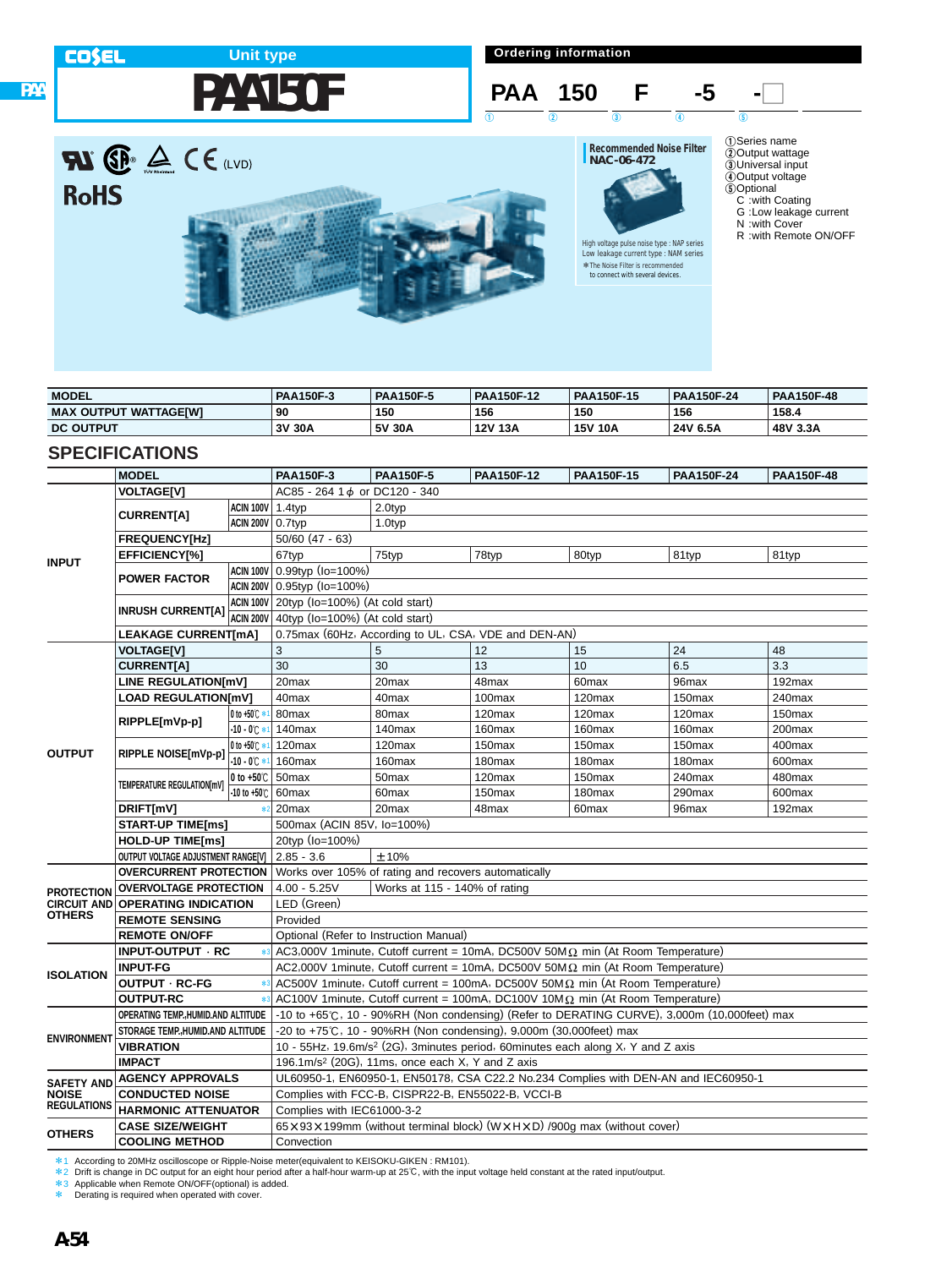

**Performance data**

### **ERISE TIME & FALL TIME (PAA150F-5)**



### ¡**HARMOINC CURRENT (PAA150F-5)**



**EFFICIENCY (PAA150F-5)** 





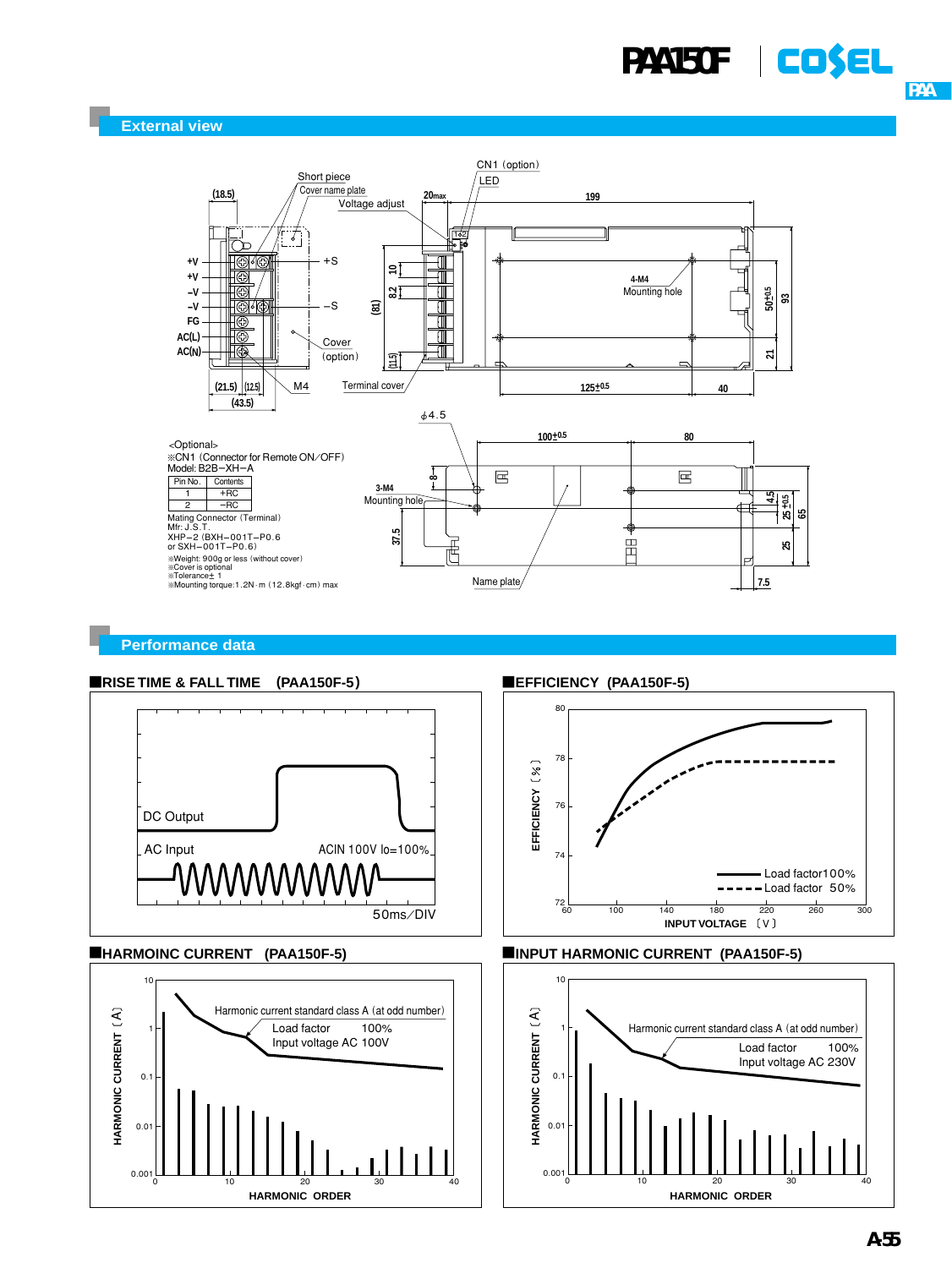**RoHS** 

**PAA**

## **PAA300F Unit type**

**Ordering information**





\*The Noise Filter is recommended \*to connect with several devices.

High voltage pulse noise type : NAP series Low leakage current type : NAM series

1Series name 2Output wattage 3Universal input 4Output voltage 5Optional C :with Coating G :Low leakage current R :Positive logic control W :with Alarm signal



| <b>MODEL</b>                      | <b>PAA300F-3</b> | <b>PAA300F-5</b> | <b>PAA300F-12</b> | PAA300F-15     | <b>PAA300F-24</b> | <b>PAA300F-48</b> |
|-----------------------------------|------------------|------------------|-------------------|----------------|-------------------|-------------------|
| <b>MAX</b><br>: OUTPUT WATTAGEIWI | 180              | 300              | 324               | 330            | 336               | 336               |
| <b>DC OUTPUT</b>                  | 3V 60A           | 5V 60A           | <b>12V 27A</b>    | <b>15V 22A</b> | 24V 14A           | 48V 7A            |

### **SPECIFICATIONS**

|                                    | <b>MODEL</b>                                                                       |                    | <b>PAA300F-3</b>                                     | <b>PAA300F-5</b>                                                  | <b>PAA300F-12</b> | PAA300F-15                                                                                   | PAA300F-24         | PAA300F-48     |  |  |  |
|------------------------------------|------------------------------------------------------------------------------------|--------------------|------------------------------------------------------|-------------------------------------------------------------------|-------------------|----------------------------------------------------------------------------------------------|--------------------|----------------|--|--|--|
|                                    | <b>VOLTAGE[V]</b>                                                                  |                    | AC85 - 264 1 d or DC120 - 340                        |                                                                   |                   |                                                                                              |                    |                |  |  |  |
|                                    |                                                                                    | ACIN 100V 2.6typ   |                                                      | 4.4typ                                                            |                   |                                                                                              |                    |                |  |  |  |
|                                    | <b>CURRENT[A]</b>                                                                  | ACIN 200V 1.3typ   |                                                      | 2.2typ                                                            |                   |                                                                                              |                    |                |  |  |  |
|                                    | <b>FREQUENCY[Hz]</b>                                                               |                    | $50/60$ (47 - 63)                                    |                                                                   |                   |                                                                                              |                    |                |  |  |  |
|                                    | <b>EFFICIENCY[%]</b>                                                               |                    | 68typ                                                | 74typ                                                             | 78typ             | 80typ                                                                                        | 81typ              | 81typ          |  |  |  |
| <b>INPUT</b>                       |                                                                                    |                    | ACIN 100V 0.99typ (Io=100%)                          |                                                                   |                   |                                                                                              |                    |                |  |  |  |
|                                    | <b>POWER FACTOR</b>                                                                |                    | ACIN 200V 0.95typ (Io=100%)                          |                                                                   |                   |                                                                                              |                    |                |  |  |  |
|                                    |                                                                                    |                    | ACIN 100V 20typ (Io=100%)                            |                                                                   |                   |                                                                                              |                    |                |  |  |  |
|                                    | <b>INRUSH CURRENT[A]</b>                                                           |                    | ACIN 200V 40typ (Io=100%)                            |                                                                   |                   |                                                                                              |                    |                |  |  |  |
|                                    | <b>LEAKAGE CURRENT[mA]</b>                                                         |                    | 0.75max (60Hz, According to UL, CSA, VDE and DEN-AN) |                                                                   |                   |                                                                                              |                    |                |  |  |  |
|                                    | <b>VOLTAGE[V]</b>                                                                  |                    | 3                                                    | 5                                                                 | 12                | 15                                                                                           | 24                 | 48             |  |  |  |
|                                    | <b>CURRENT[A]</b>                                                                  |                    | 60                                                   | 60                                                                | 27                | 22                                                                                           | 14                 | $\overline{7}$ |  |  |  |
|                                    | <b>LINE REGULATION[mV]</b>                                                         |                    | 20max                                                | 20 <sub>max</sub>                                                 | 48max             | 60max                                                                                        | 96max              | 192max         |  |  |  |
|                                    | <b>LOAD REGULATION[mV]</b>                                                         |                    | 40max                                                | 40 <sub>max</sub>                                                 | 100max            | 120max                                                                                       | 150max             | 300max         |  |  |  |
|                                    |                                                                                    | 0 to +50 C *       | 80max                                                | 80max                                                             | 120max            | 120max                                                                                       | 120 <sub>max</sub> | 150max         |  |  |  |
|                                    | RIPPLE[mVp-p]                                                                      | $-10 - 0$ $\circ$  | 140max                                               | 140max                                                            | 160max            | 160max                                                                                       | 160max             | 200max         |  |  |  |
| <b>OUTPUT</b>                      | RIPPLE NOISE[mVp-p]                                                                | 0 to +50°C *       | 120max                                               | 120max                                                            | 150max            | 150max                                                                                       | 150max             | 200max         |  |  |  |
|                                    |                                                                                    | $-10 - 0$ $C$ $*$  | 160max                                               | 160max                                                            | 180max            | 180max                                                                                       | 180max             | 300max         |  |  |  |
|                                    | TEMPERATURE REGULATION[mV]                                                         | 0 to $+50^\circ$ C | 40max                                                | 50 <sub>max</sub>                                                 | 120max            | 150max                                                                                       | 240max             | 480max         |  |  |  |
|                                    |                                                                                    | -10 to +50℃        | 50 <sub>max</sub>                                    | 60max                                                             | 150max            | 180max                                                                                       | 290max             | 580max         |  |  |  |
|                                    | DRIFT[mV]                                                                          | 80                 | 12max                                                | 20 <sub>max</sub>                                                 | 48max             | 60 <sub>max</sub>                                                                            | 96max              | 192max         |  |  |  |
|                                    | <b>START-UP TIME[ms]</b>                                                           |                    | 500max (ACIN 85V, lo=100%)                           |                                                                   |                   |                                                                                              |                    |                |  |  |  |
|                                    | <b>HOLD-UP TIME[ms]</b>                                                            |                    | 20typ (Io=100%)                                      |                                                                   |                   |                                                                                              |                    |                |  |  |  |
|                                    | OUTPUT VOLTAGE ADJUSTMENT RANGE[V]   2.85 - 3.45                                   |                    |                                                      | ±10%                                                              |                   |                                                                                              |                    |                |  |  |  |
|                                    | <b>OVERCURRENT PROTECTION</b> Works over 105% of rating and recovers automatically |                    |                                                      |                                                                   |                   |                                                                                              |                    |                |  |  |  |
| <b>PROTECTION</b>                  | <b>OVERVOLTAGE PROTECTION</b>                                                      |                    | $4.00 - 5.25V$                                       | Works at 115 - 140% of rating                                     |                   |                                                                                              |                    |                |  |  |  |
|                                    | <b>CIRCUIT AND OPERATING INDICATION</b>                                            |                    | LED (Green)                                          |                                                                   |                   |                                                                                              |                    |                |  |  |  |
| <b>OTHERS</b>                      | <b>REMOTE SENSING</b>                                                              |                    | Provided                                             |                                                                   |                   |                                                                                              |                    |                |  |  |  |
|                                    | <b>REMOTE ON/OFF</b>                                                               |                    | Provided                                             |                                                                   |                   |                                                                                              |                    |                |  |  |  |
|                                    | INPUT-OUTPUT · RC                                                                  |                    |                                                      |                                                                   |                   | AC3,000V 1minute, Cutoff current = 10mA, DC500V 50M $\Omega$ min (At Room Temperature)       |                    |                |  |  |  |
| <b>ISOLATION</b>                   | <b>INPUT-FG</b>                                                                    |                    |                                                      |                                                                   |                   | AC2,000V 1minute, Cutoff current = 10mA, DC500V 50M $\Omega$ min (At Room Temperature)       |                    |                |  |  |  |
|                                    | <b>OUTPUT · RC-FG</b>                                                              |                    |                                                      |                                                                   |                   | AC500V 1minute, Cutoff current = 100mA, DC500V 50M $\Omega$ min (At Room Temperature)        |                    |                |  |  |  |
|                                    | <b>OUTPUT-RC</b>                                                                   |                    |                                                      |                                                                   |                   | AC100V 1minute, Cutoff current = 100mA, DC100V 50M $\Omega$ min (At Room Temperature)        |                    |                |  |  |  |
|                                    | OPERATING TEMP., HUMID.AND ALTITUDE                                                |                    |                                                      |                                                                   |                   | -10 to +65°C, 20 - 90%RH (Non condensing) (Refer to DERATING CURVE), 3,000m (10,000feet) max |                    |                |  |  |  |
| <b>ENVIRONMENT</b>                 | STORAGE TEMP., HUMID. AND ALTITUDE                                                 |                    |                                                      | -20 to +75℃, 20 - 90%RH (Non condensing), 9,000m (30,000feet) max |                   |                                                                                              |                    |                |  |  |  |
|                                    | <b>VIBRATION</b>                                                                   |                    |                                                      |                                                                   |                   | 10 - 55Hz, 19.6m/s <sup>2</sup> (2G), 3minutes period, 60minutes each along X, Y and Z axis  |                    |                |  |  |  |
|                                    | <b>IMPACT</b>                                                                      |                    |                                                      | 196.1m/s <sup>2</sup> (20G), 11ms, once each X, Y and Z axis      |                   |                                                                                              |                    |                |  |  |  |
| <b>SAFETY AND</b>                  | <b>AGENCY APPROVALS</b>                                                            |                    |                                                      |                                                                   |                   | UL60950-1, EN60950-1, EN50178, CSA C22.2 No.234 Complies with DEN-AN and IEC60950-1          |                    |                |  |  |  |
| <b>NOISE</b><br><b>REGULATIONS</b> | <b>CONDUCTED NOISE</b>                                                             |                    |                                                      | Complies with FCC-B, CISPR22-B, EN55022-B, VCCI-B                 |                   |                                                                                              |                    |                |  |  |  |
|                                    | <b>HARMONIC ATTENUATOR</b>                                                         |                    | Complies with IEC61000-3-2                           |                                                                   |                   |                                                                                              |                    |                |  |  |  |
| <b>OTHERS</b>                      | <b>CASE SIZE/WEIGHT</b>                                                            |                    |                                                      |                                                                   |                   | 120 x 92 x 190mm (without terminal block and screw) (W x H x D) /2.2kg max                   |                    |                |  |  |  |
|                                    | <b>COOLING METHOD</b><br>Forced cooling (internal fan)                             |                    |                                                      |                                                                   |                   |                                                                                              |                    |                |  |  |  |

\*1 According to 20MHz oscilloscope or Ripple-Noise meter(equivalent to KEISOKU-GIKEN : RM101).

\*2 Drift is change in DC output for an eight hour period after a half-hour warm-up at 25℃, with the input voltage held constant at the rated input/output.<br>\* Avoid prolonged use under over-load.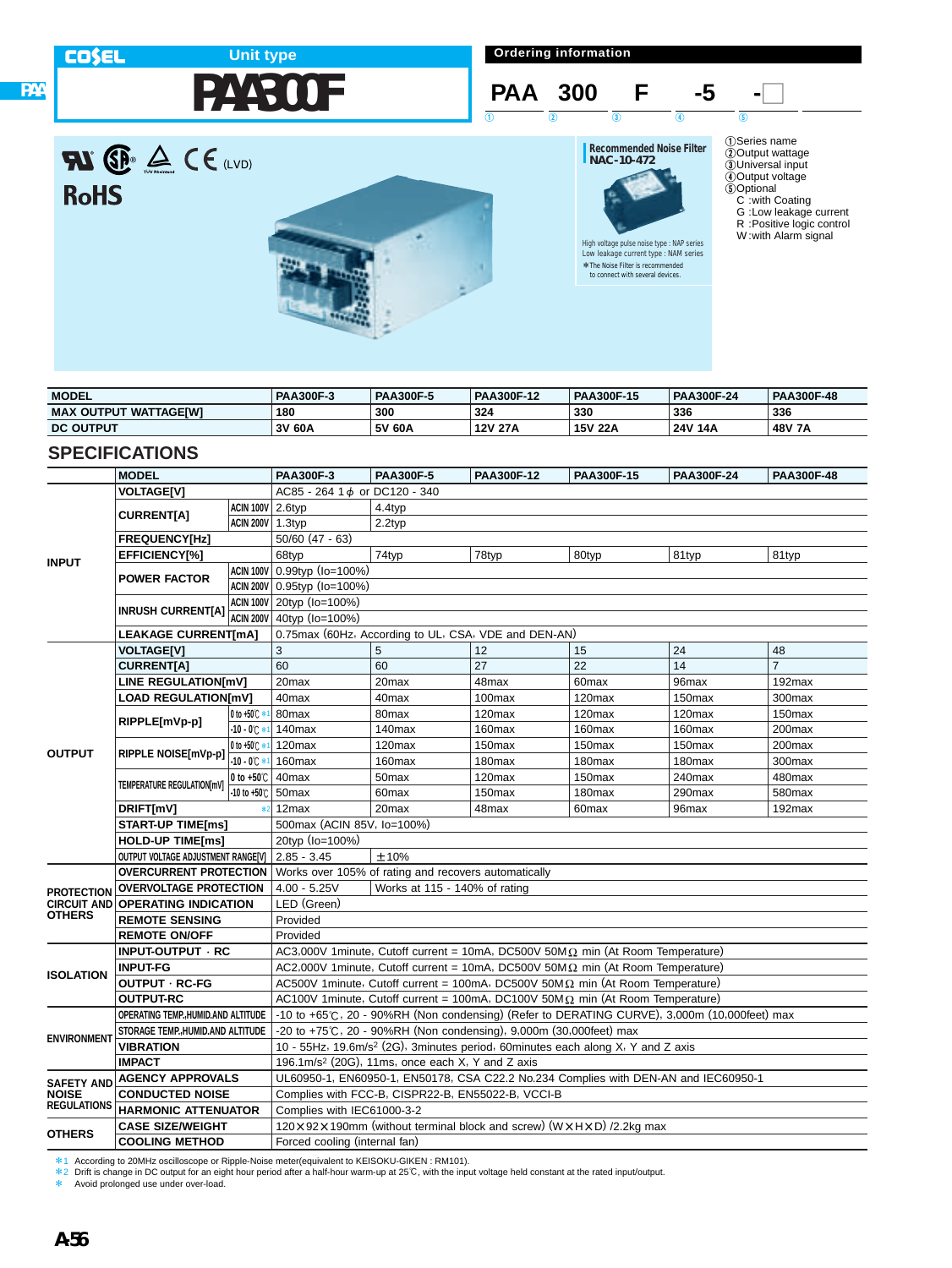



**Performance data**









¡**EFFICIENCY (PAA300F-5)**





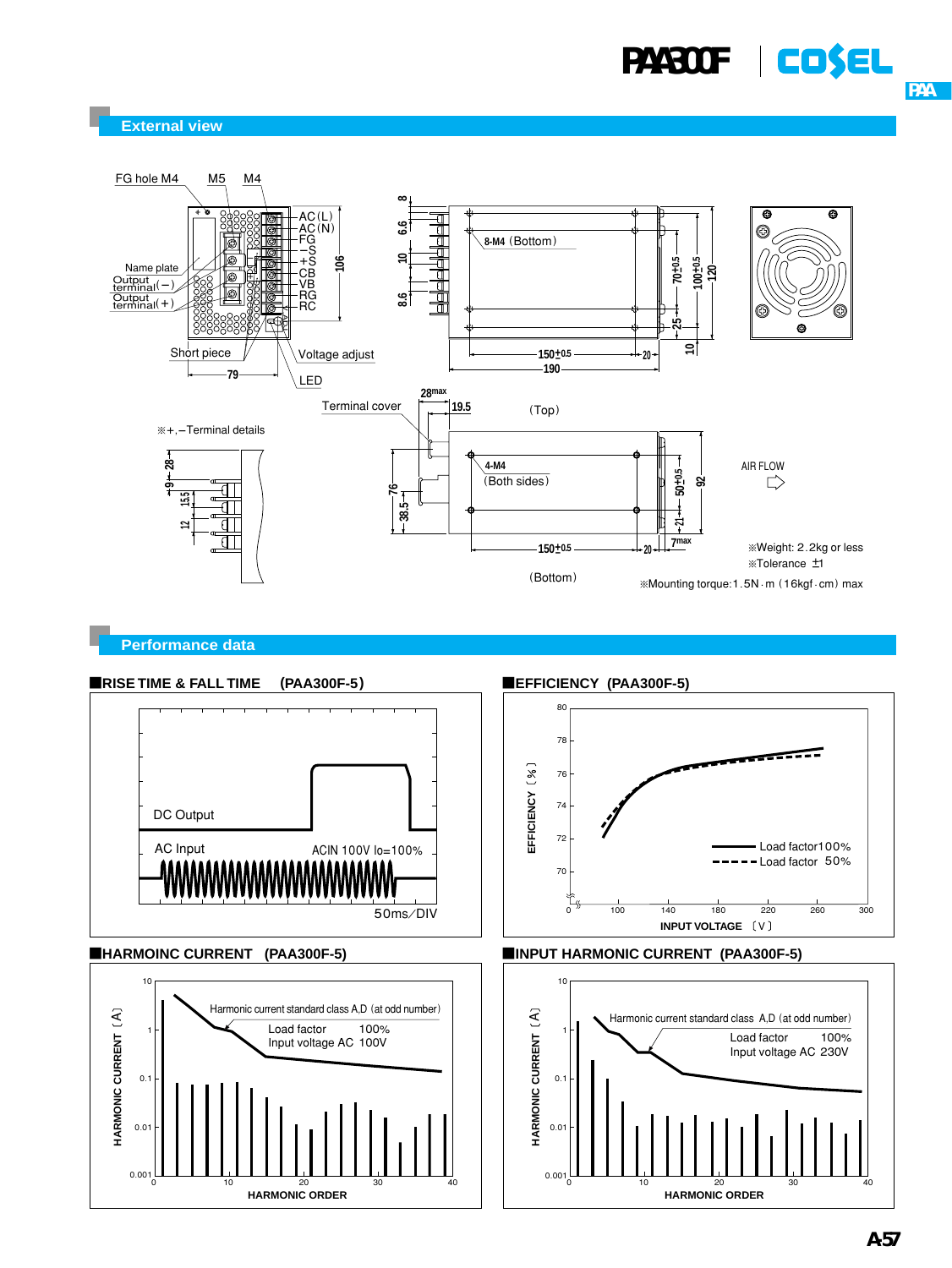**PAA**

# **PAA600F Unit type**

**Ordering information**



# **RI P**  $\triangle$  CE (LVD) **RoHS**



# **Recommended Noise Filter NAC-16-472**

High voltage pulse noise type : NAP series Low leakage current type : NAM series \*The Noise Filter is recommended \*to connect with several devices.

1Series name 2Output wattage 3Universal input 4Output voltage 5Optional C :with Coating G :Low leakage current R :Positive logic control W :with Alarm signal

| <b>MODEL</b>                 | <b>PAA600F-3</b> | <b>PAA600F-5</b> | <b>PAA600F-12</b> | PAA600F-15 | <b>PAA600F-24</b> | <b>PAA600F-48</b> |
|------------------------------|------------------|------------------|-------------------|------------|-------------------|-------------------|
| <b>MAX OUTPUT WATTAGEIWI</b> | 360              | 600              | 636               | 645        | 648               | 624               |
| <b>DC OUTPUT</b>             | ٦V<br>120A       | 5V 120A          | 12V 53A           | 15V 43A    | 24V 27A           | 48V 13A           |

### **SPECIFICATIONS**

|                                                         | <b>MODEL</b>                                      |                        | <b>PAA600F-3</b>                                                                                         | <b>PAA600F-5</b>  | PAA600F-12 | PAA600F-15         | PAA600F-24         | PAA600F-48 |
|---------------------------------------------------------|---------------------------------------------------|------------------------|----------------------------------------------------------------------------------------------------------|-------------------|------------|--------------------|--------------------|------------|
|                                                         | <b>VOLTAGE[V]</b>                                 |                        | AC85 - 264 1 d or DC120 - 340                                                                            |                   |            |                    |                    |            |
| <b>INPUT</b>                                            |                                                   |                        | <b>ACIN 100V</b> 5.4typ<br>8.2typ                                                                        |                   |            |                    |                    |            |
|                                                         | <b>CURRENT[A]</b>                                 | ACIN 200V 2.7typ       | 4.1typ                                                                                                   |                   |            |                    |                    |            |
|                                                         | <b>FREQUENCY[Hz]</b>                              |                        | $50/60$ (47 - 63)                                                                                        |                   |            |                    |                    |            |
|                                                         | <b>EFFICIENCY[%]</b>                              |                        | 70typ                                                                                                    | 76typ             | 80typ      | 81typ              | 83typ              | 83typ      |
|                                                         |                                                   |                        | ACIN 100V 0.99typ (Io=100%)                                                                              |                   |            |                    |                    |            |
|                                                         | <b>POWER FACTOR</b>                               |                        | ACIN 200V 0.95typ (Io=100%)                                                                              |                   |            |                    |                    |            |
|                                                         |                                                   |                        | ACIN 100V 20typ (Io=100%)                                                                                |                   |            |                    |                    |            |
|                                                         | <b>INRUSH CURRENT[A]</b>                          |                        | ACIN 200V 40typ (Io=100%)                                                                                |                   |            |                    |                    |            |
|                                                         | <b>LEAKAGE CURRENT[mA]</b>                        |                        | 0.75max (60Hz, According to UL, CSA, VDE and DEN-AN)                                                     |                   |            |                    |                    |            |
|                                                         | <b>VOLTAGE[V]</b>                                 |                        | 3                                                                                                        | 5                 | 12         | 15                 | 24                 | 48         |
| <b>OUTPUT</b>                                           | <b>CURRENT[A]</b>                                 |                        | 120                                                                                                      | 120               | 53         | 43                 | 27                 | 13         |
|                                                         | LINE REGULATION[mV]                               |                        | 20 <sub>max</sub>                                                                                        | 20 <sub>max</sub> | 48max      | 60max              | 96max              | 192max     |
|                                                         | <b>LOAD REGULATION[mV]</b>                        |                        | 40max                                                                                                    | 40 <sub>max</sub> | 100max     | 120 <sub>max</sub> | 150 <sub>max</sub> | 300max     |
|                                                         | RIPPLE[mVp-p]                                     | 0 to +50℃ *            | 80max                                                                                                    | 80 <sub>max</sub> | 120max     | 120max             | 120max             | 150max     |
|                                                         |                                                   | $-10 - 0$ $\circ$      | 140max                                                                                                   | 140max            | 160max     | 160max             | 160max             | 200max     |
|                                                         | RIPPLE NOISE[mVp-p]                               | 0 to +50℃ *1           | 120max                                                                                                   | 120max            | 150max     | 150 <sub>max</sub> | 150 <sub>max</sub> | 200max     |
|                                                         |                                                   | $-10 - 0$ <sup>*</sup> | 160max                                                                                                   | 160max            | 180max     | 180 <sub>max</sub> | 180 <sub>max</sub> | 300max     |
|                                                         | TEMPERATURE REGULATION[mV]                        | 0 to $+50^\circ$ C     | 40max                                                                                                    | 50max             | 120max     | 150max             | 240max             | 480max     |
|                                                         |                                                   | -10 to +50℃            | <b>50max</b>                                                                                             | 60max             | 150max     | 180max             | 290max             | 580max     |
|                                                         | DRIFT[mV]                                         |                        | 12 <sub>max</sub>                                                                                        | 20max             | 48max      | 60 <sub>max</sub>  | 96max              | 192max     |
|                                                         | <b>START-UP TIME[ms]</b>                          |                        | 500max (ACIN 85V, lo=100%)                                                                               |                   |            |                    |                    |            |
|                                                         | <b>HOLD-UP TIME[ms]</b>                           |                        | 20typ (ACIN 100V, lo=100%)                                                                               |                   |            |                    |                    |            |
|                                                         | OUTPUT VOLTAGE ADJUSTMENT RANGE[V]                |                        | $2.85 - 3.45$<br>±10%                                                                                    |                   |            |                    |                    |            |
| <b>PROTECTION</b><br><b>OTHERS</b>                      | <b>OVERCURRENT PROTECTION</b>                     |                        | Works over 105% of rating and recovers automatically                                                     |                   |            |                    |                    |            |
|                                                         | <b>OVERVOLTAGE PROTECTION</b>                     |                        | $4.00 - 5.25V$<br>Works at 115 - 140% of rating                                                          |                   |            |                    |                    |            |
|                                                         | <b>CIRCUIT AND OPERATING INDICATION</b>           |                        | LED (Green)                                                                                              |                   |            |                    |                    |            |
|                                                         | <b>REMOTE SENSING</b>                             |                        | Provided                                                                                                 |                   |            |                    |                    |            |
|                                                         | <b>REMOTE ON/OFF</b>                              |                        | Provided                                                                                                 |                   |            |                    |                    |            |
| <b>ISOLATION</b>                                        | INPUT-OUTPUT · RC                                 |                        | AC3,000V 1 minute, Cutoff current = 10mA max, DC500V 50M $\Omega$ min (At Room Temperature)              |                   |            |                    |                    |            |
|                                                         | <b>INPUT-FG</b>                                   |                        | AC2,000V 1minute, Cutoff current = 10mA max, DC500V 50M $\Omega$ min (At Room Temperature)               |                   |            |                    |                    |            |
|                                                         | OUTPUT · RC-FG                                    |                        | AC500V 1minute, Cutoff current = 100mA max, DC500V 50M $\Omega$ min (At Room Temperature)                |                   |            |                    |                    |            |
|                                                         | <b>OUTPUT-RC</b>                                  |                        | AC100V 1minute, Cutoff current = 100mA max, DC100V 50M $\Omega$ min (At Room Temperature)                |                   |            |                    |                    |            |
| <b>ENVIRONMENT</b>                                      | OPERATING TEMP. HUMID.AND ALTITUDE                |                        | -10 to +65°C, 20 - 90%RH (Non condensing) (Refer to DERATING CURVE), 3,000m (10,000feet) max             |                   |            |                    |                    |            |
|                                                         | STORAGE TEMP. HUMID.AND ALTITUDE                  |                        | -20 to +75 $\degree$ C, 20 - 90%RH (Non condensing), 9,000m (30,000feet) max                             |                   |            |                    |                    |            |
|                                                         | <b>VIBRATION</b>                                  |                        | 10 - 55Hz, 19.6m/s <sup>2</sup> (2G), 3minutes period, 60minutes each along X, Y and Z axis              |                   |            |                    |                    |            |
|                                                         | <b>IMPACT</b>                                     |                        | 196.1m/s <sup>2</sup> (20G), 11ms, once each $X$ , Y and Z axis                                          |                   |            |                    |                    |            |
| <b>SAFETY AND</b><br><b>NOISE</b><br><b>REGULATIONS</b> | <b>AGENCY APPROVALS</b><br><b>CONDUCTED NOISE</b> |                        | UL60950-1, EN60950-1, EN50178, CSA C22.2 No.234 Complies with DEN-AN and IEC60950-1                      |                   |            |                    |                    |            |
|                                                         | <b>HARMONIC ATTENUATOR</b>                        |                        | Complies with FCC-B, CISPR22-B, EN55022-B, VCCI-B                                                        |                   |            |                    |                    |            |
|                                                         | <b>CASE SIZE/WEIGHT</b>                           |                        | Complies with IEC61000-3-2                                                                               |                   |            |                    |                    |            |
| <b>OTHERS</b>                                           |                                                   |                        | 190 $\times$ 92 $\times$ 200 mm (without terminal block and screw) (W $\times$ H $\times$ D) /4.0 kg max |                   |            |                    |                    |            |
|                                                         | <b>COOLING METHOD</b>                             |                        | Forced cooling (internal fan)                                                                            |                   |            |                    |                    |            |

\*1 According to 20MHz oscilloscope or Ripple-Noise meter(equivalent to KEISOKU-GIKEN : RM101).

\*2 Drift is change in DC output for an eight hour period after a half-hour warm-up at 25℃, with the input voltage held constant at the rated input/output.<br>\* Avoid prolonged use under over-load.